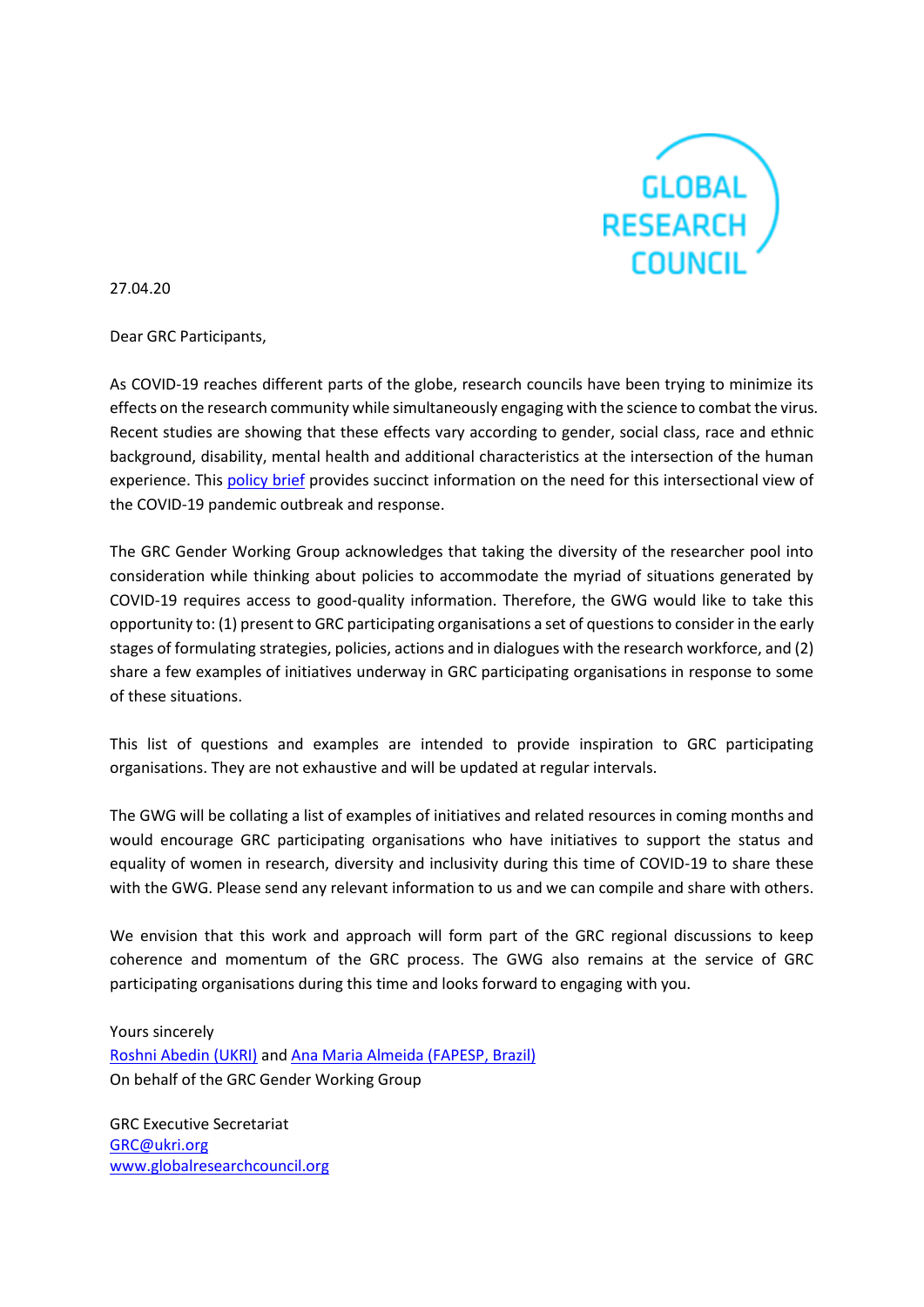#### **Aspects to consider**

- 1. Is your organisation taking steps to reassure the researchers that their concerns and the challenges they are facing because of COVID-19 are being taken into consideration? Even if no concrete steps have been taken yet in all areas, a short statement showing empathy and willingness to listen along with a list of Frequently Asked Questions (FAQs) would be greatly appreciated by those most impacted. Also, it would be useful to the researchers if all the information regarding COVID-19 support can be easily accessed. Some agencies have created a dedicated page that is constantly updated.
- 2. Are virtual convenings being encouraged in place of cancelled international conferences? What effects may this have on different members of the research community? On the one hand, virtual meetings can encourage some who may normally experience barriers traveling to international conferences – such as people with health concerns, disabilities, lack of funding, and those who have family care responsibilities to be able to engage in this vital part of academia. On the other hand, it should be recognised that virtual communications need to be accessible, and that many are currently engaged with significant family care and schooling responsibilities or COVID-19 responses, may experience connectivity or technology limitations, or other barriers, and may be excluded from these events.
- 3. Is your organisation deferring application dates for grants and considering no-cost extensions for research projects? This provides important room for especially those researchers with family care responsibilities to apply and to be reassured of the continuity of research projects.
- 4. Is your organisation considering continuing to pay stipends to students/ postdoctoral fellows who are currently unable to continue with the postgraduate studies/ postdoctoral fellowship work? For vulnerable populations, this supports their safety, health and wellbeing during this pandemic.
- 5. Where your organisation is considering a response to COVID-19 through a dedicated research call, are the following being considered: (1) diversity in the composition of the research team (2) diversity dimensions, including sex and gender in research on COVID-19, and (3) research on COVID-19 and vulnerable populations. Diversity, including sex and gender differences, exist in all COVID-19 research areas, making sex and/or gender issues an important component of a COVID-19 research call, and therefore calls for applications should encourage considerations of diversity, including sex as a biological variable and gender as a socio-cultural factor in research projects.

### **Examples of some initiatives taken so far by GRC Participating Councils**:

When such measures are being designed we encourage granting councils to take into account the impacts on different groups of researchers by applying a gender lens and intersectional analysis.